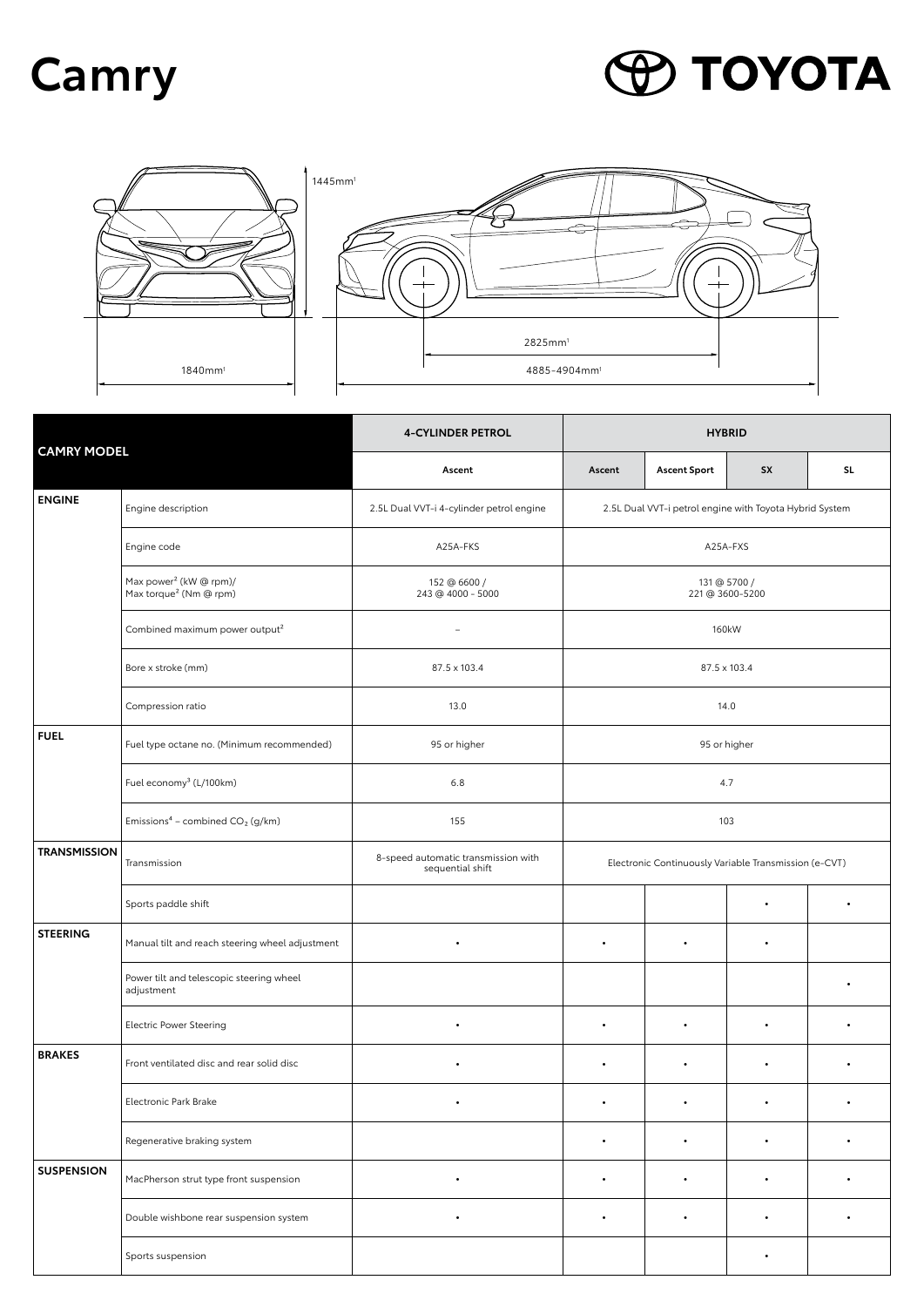| <b>CAMRY MODEL</b>                                       |                                                                         | <b>4-CYLINDER PETROL</b> | <b>HYBRID</b> |                     |                            |                              |  |
|----------------------------------------------------------|-------------------------------------------------------------------------|--------------------------|---------------|---------------------|----------------------------|------------------------------|--|
|                                                          |                                                                         | Ascent                   | Ascent        | <b>Ascent Sport</b> | <b>SX</b>                  | SL.                          |  |
| <b>WEIGHTS AND</b><br><b>CAPACITIES</b><br>(Approximate) | Vehicle kerb weight (max) (kg) <sup>1</sup>                             | 1500                     | 1655          | 1655                | 1645                       | 1655                         |  |
|                                                          | Gross vehicle weight (kg) <sup>1</sup>                                  | 2030                     | 2100          | 2100                | 2100                       | 2100                         |  |
|                                                          | Luggage capacity (L)                                                    | 493                      | 524           | 524                 | 524                        | 524                          |  |
|                                                          | Fuel tank capacity (L)                                                  | 60                       | 50            | 50                  | 50                         | 50                           |  |
| <b>WHEELS</b>                                            | Design and size                                                         | 17" alloy                | 17" alloy     | 17" alloy           | 19" alloy                  | 18" alloy                    |  |
|                                                          | Spare wheel                                                             | Full size spare wheel    | Temporary     |                     |                            |                              |  |
|                                                          | Spare wheel tyre size                                                   | 215/55R17                | T155/70D17    |                     |                            |                              |  |
| <b>EXTERIOR</b>                                          | Electrically adjustable rear view mirrors with<br>side indicators       | $\bullet$                | $\bullet$     | $\bullet$           | $\bullet$                  | $\bullet$                    |  |
|                                                          | Sports front grille                                                     |                          |               | Matte               | High Gloss                 | High Gloss                   |  |
|                                                          | Rear spoiler                                                            |                          |               | ٠                   | $\bullet$                  |                              |  |
|                                                          | LED Daytime Running Lamps (DRLs)                                        | $\bullet$                | $\bullet$     | $\bullet$           | $\bullet$                  | $\bullet$                    |  |
|                                                          | Panoramic full glass roof                                               |                          |               |                     |                            |                              |  |
|                                                          | Front and rear auto power operated windows                              | $\bullet$                | $\bullet$     | $\bullet$           |                            | $\bullet$                    |  |
|                                                          | Rain-sensing wipers                                                     |                          |               |                     |                            | ٠                            |  |
| <b>INTERIOR</b>                                          | Premium steering wheel                                                  |                          |               | $\bullet$           | $\bullet$                  | $\bullet$                    |  |
|                                                          | Seat heating, cooling and ventilation for driver<br>and front passenger |                          |               |                     |                            | $\bullet$                    |  |
|                                                          | Leather accented seats                                                  |                          |               |                     | Sports leather<br>accented | $\bullet$                    |  |
|                                                          | Stainless steel scuff plates                                            |                          |               | $\bullet$           | $\bullet$                  |                              |  |
|                                                          | Interior ambient illumination - console and<br>foot well                |                          |               |                     |                            |                              |  |
|                                                          | Driver's seat power adjustable lumbar support                           |                          |               |                     |                            |                              |  |
|                                                          | 6-way manual driver's seat adjustment                                   | $\bullet$                | $\bullet$     |                     |                            |                              |  |
|                                                          | 8-way power adjustable driver's seat                                    |                          |               | $\bullet$           | $\bullet$                  | Driver and<br>passenger seat |  |
|                                                          | Driver's seat memory function                                           |                          |               |                     |                            | $\bullet$                    |  |
|                                                          | 60/40 split fold rear seats                                             | $\bullet$                | $\bullet$     | $\bullet$           |                            | $\bullet$                    |  |
|                                                          | Folding rear seat centre armrest                                        | $\bullet$                |               | ٠                   |                            |                              |  |
| <b>INSTRUMENTS</b><br><b>AND</b><br><b>CONTROLS</b>      | 4.2" Multi Information Display (MID)                                    | $\bullet$                | $\bullet$     |                     |                            |                              |  |
|                                                          | 7" Multi Information Display (MID)                                      |                          |               | $\bullet$           | $\bullet$                  | $\bullet$                    |  |
|                                                          | Apple CarPlay® <sup>5,6</sup> and Android Auto™,5,7                     | $\bullet$                | $\bullet$     | $\bullet$           |                            |                              |  |
|                                                          | Panoramic View Monitor                                                  |                          |               |                     |                            | $\bullet$                    |  |
|                                                          | Auto-levelling headlamps                                                | $\bullet$                | $\bullet$     | $\bullet$           | $\bullet$                  | $\bullet$                    |  |
|                                                          | 12V power accessory socket                                              | $\bullet$                | $\bullet$     | $\bullet$           | $\bullet$                  | $\bullet$                    |  |
|                                                          | Smart entry and start system                                            |                          | $\bullet$     | $\bullet$           |                            |                              |  |
|                                                          | Manual air conditioning                                                 | $\bullet$                |               |                     |                            |                              |  |
|                                                          | Dual-zone automatic climate control air<br>conditioning                 |                          | $\bullet$     | $\bullet$           | $\bullet$                  | $\bullet$                    |  |
|                                                          | USB charging points (2 x rear, 1 x front)                               |                          |               |                     |                            |                              |  |
|                                                          | Auto-dimming rear view mirror                                           |                          |               |                     |                            | $\bullet$                    |  |